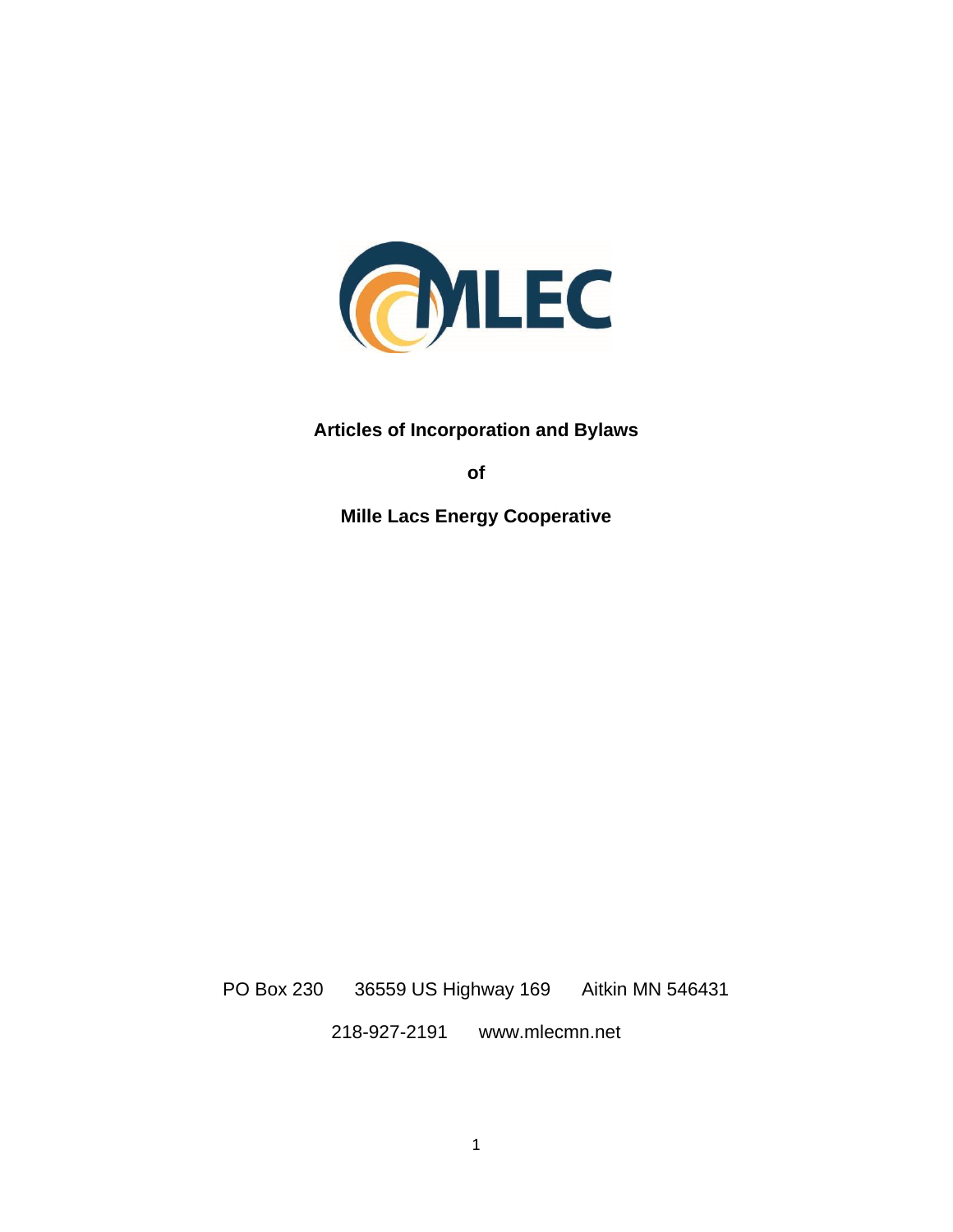#### **Articles of Incorporation and Bylaws**

As Amended at the meeting of members on May 6, 2021

# **RESOLUTION AMENDING ARTICLES OF INCORPORATION**

 **RESOLVED**, that Articles I to V (inclusive), being all of the existing Articles of this Cooperative hereby are amended and restated so as to read, in their entirety, as follows:

# **ARTICLE I.**

 **Section 1.** The name of this Cooperative shall be MILLE LACS ENERGY COOPERATIVE.

 **Section 2.** The Cooperative shall conduct its business on the cooperative model and the purposes for which it is formed are to sell, provide, deliver, furnish or distribute electric energy and other services to its members and patrons and to engage in any other lawful business.

 This Cooperative shall be authorized to exercise and enjoy all of the powers, rights, and privileges granted to or conferred upon cooperatives of the character of this Cooperative by the laws of the State of Minnesota now or hereafter in force.

**Section 3.** The registered office and principal place of business of this Cooperative is at 36559 US Highway 169, Aitkin, Minnesota 56431.

# **ARTICLE II.**

The period of duration of this Cooperative shall be perpetual.

# **ARTICLE III.**

**Section 1.** This Cooperative is organized on a non-stock, membership basis. The Cooperative will maintain appropriate membership records.

 **Section 2.** Members shall have only one vote in the affairs of this Cooperative and membership in this Cooperative shall not be transferable except with the approval and consent of the Board of Directors of this Cooperative.

 **Section 3.** No interest or dividends shall be paid upon capital furnished to the Cooperative by its members or patrons.

 The net income of the Cooperative, except for amounts set aside as capital reserves or additional reserves shall be distributed on the basis of patronage as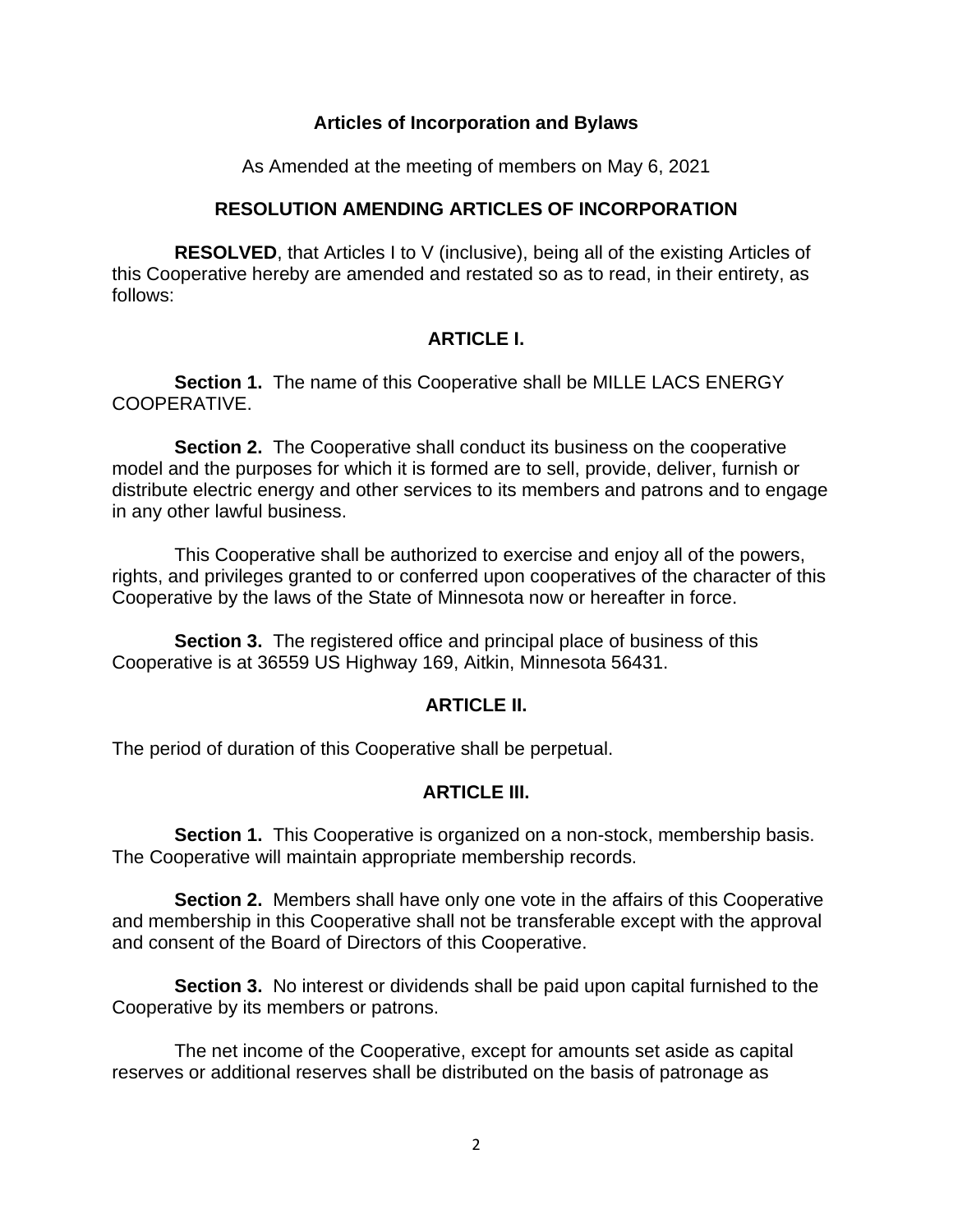provided in the Bylaws. The records of this Cooperative may show the interest of patrons and members in the reserves.

# **ARTICLE IV.**

 To the fullest extent permitted by laws governing cooperative associations, as the same exists or may hereafter be amended, a director of this Cooperative shall not be personally liable to the Cooperative or its members, patrons or non-patrons for monetary damages for breach of fiduciary duty as a director.

# **ARTICLE V.**

 These Articles of Incorporation may be altered, amended, or repealed by the affirmative vote of not less than two-thirds (2/3) of the members, present in person or represented by mail vote, at any annual or special meeting; provided, however, that the Articles of Incorporation of this Cooperative shall not be altered, amended, or repealed at any meeting of the members unless notice of such proposed alteration, amendment, or repeal shall have been contained in the notice of each meeting.

 **RESOLVED**, FURTHER, that the President or Vice President and the Secretary or Assistant Secretary hereby are authorized and directed to prepare, execute, acknowledge, file and record such certificates or other additional instruments, and to do and perform any and all other or additional acts which may be necessary or proper to make the foregoing amended and restated Articles of Incorporation effective as provided by law.

# **RESOLUTION AMENDING BYLAWS**

 "Resolved, That Articles I to VIII (inclusive), being each and all of the existing Bylaws of this Cooperative hereby are amended and restated to read in their entirety, as follows:

# **ARTICLE I - Members**

 **Section 1. Qualifications and Obligations.** Any person or entity shall become a member of Mille Lacs Energy Cooperative by taking delivery of electric energy from the Cooperative.

The member shall comply with and be bound by the Articles of Incorporation and Bylaws of the Cooperative and any rules, regulations and policies adopted by the Board.

**Section 2. Membership.** No person or entity may have more than one membership in the Cooperative.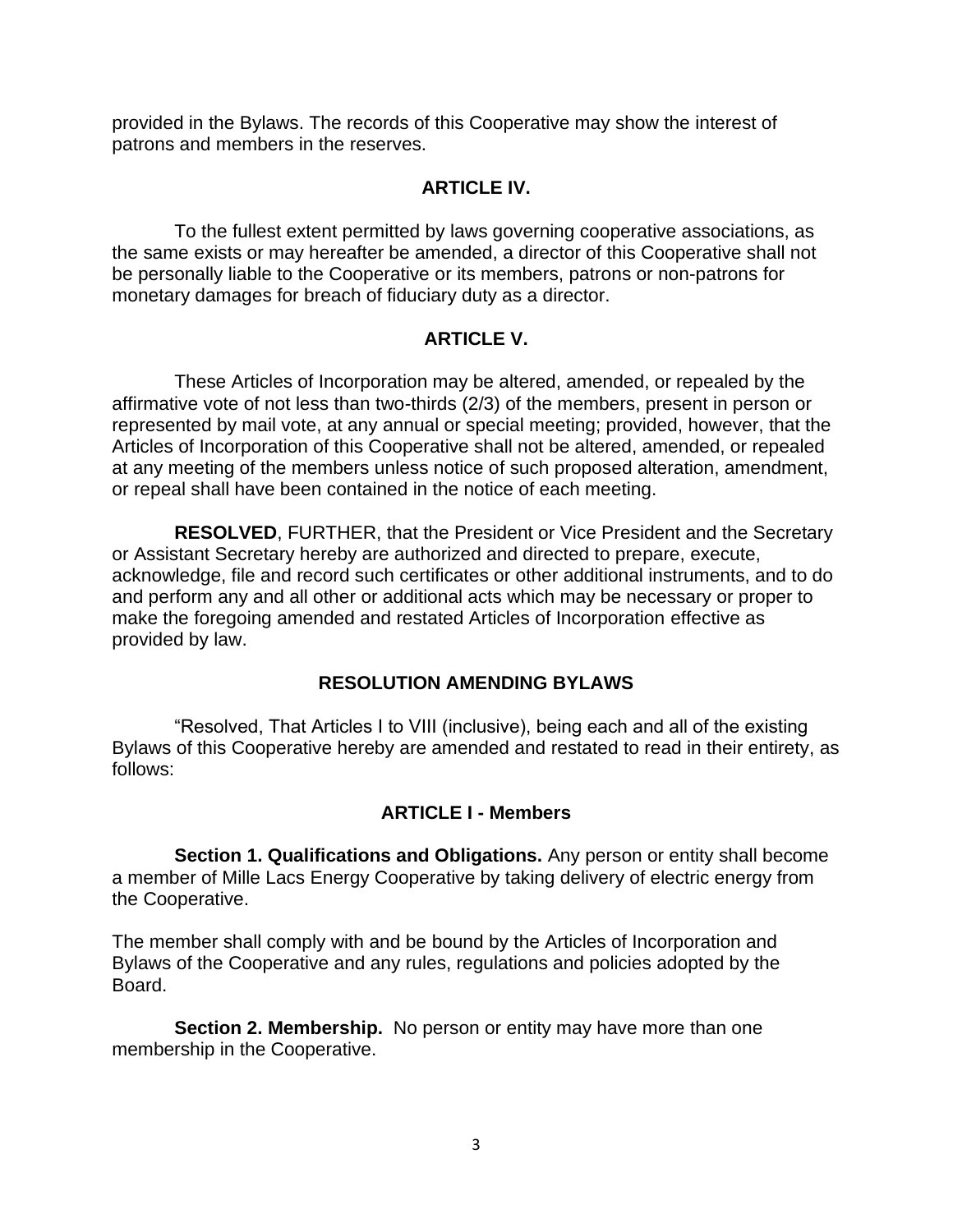**Section 3. Removal of Directors and Officers.** The members shall have the power to remove any director or officer for cause. Any member may bring charges, which shall be specifically stated, against an officer or director by filing them in writing with the Secretary, together with a petition signed by 10% of the members, requesting removal of the officer or director in question. Such charges must be filed at least 30 days before either an annual or special meeting at which the removal request will be acted upon by the members. The Secretary shall immediately inform the officer or director against whom such charges have been brought in writing of such charges. Such officer or director shall have the right to counsel, present evidence, and to be heard in person at such meeting, and the member or members bringing such charges shall have the same right. If more than one director or officer has been charged, voting shall be upon each director or officer separately. The removal shall be voted upon at such meeting and any vacancy created by such removal may be filled by the members at such meeting.

#### **ARTICLE II - Meetings of Members**

 **Section 1. Annual Meeting.** The Annual Meeting of the members shall be held at such time and place as may be determined by resolution of the Board of Directors prior to issuance of the notice of meeting for the purpose of electing directors, passing upon reports concerning the prior fiscal year and transacting such other business as may come before the meeting. If the election of directors shall not be held on the day designated herein for any annual meeting or at any adjournment thereof, the board of directors shall cause the election to be held at a special meeting of the members as soon thereafter as conveniently may be. Failure to hold the annual meeting at the designated time shall not work a forfeiture or dissolution of the Cooperative.

 **Section 2. Notice of Annual Meeting.** The Secretary of the Cooperative shall give notice of such meeting by publication in a legal newspaper published in the county of the principal place of business of the Cooperative or by publication in any magazine, periodical, or house organ regularly published by or on behalf of the Cooperative and circulated generally among its members at least two (2) weeks previous to the date of the meeting, or by mailing notice thereof to each and every member personally, at the address as it appears on the records of the Cooperative, not less than fifteen (15) days previous to the date of the meeting.

 **Section 3. Special meetings.** Special meetings of the members may be called by a majority of the directors of the Cooperative or upon the written petition of at least twenty percent (20 percent) of all members. Special meetings of the members may be held at any place within the area served by the Cooperative specified in the notice of the special meeting.

 **Section 4. Notice of Special Meeting.** It shall be the duty of the President to cause the Secretary to give notice of the time, place and purpose of the special meeting in the manner as provided by publication or mailed notice in Section 2 above for Annual meetings. Such notice shall be issued within ten (10) days from and after the date of the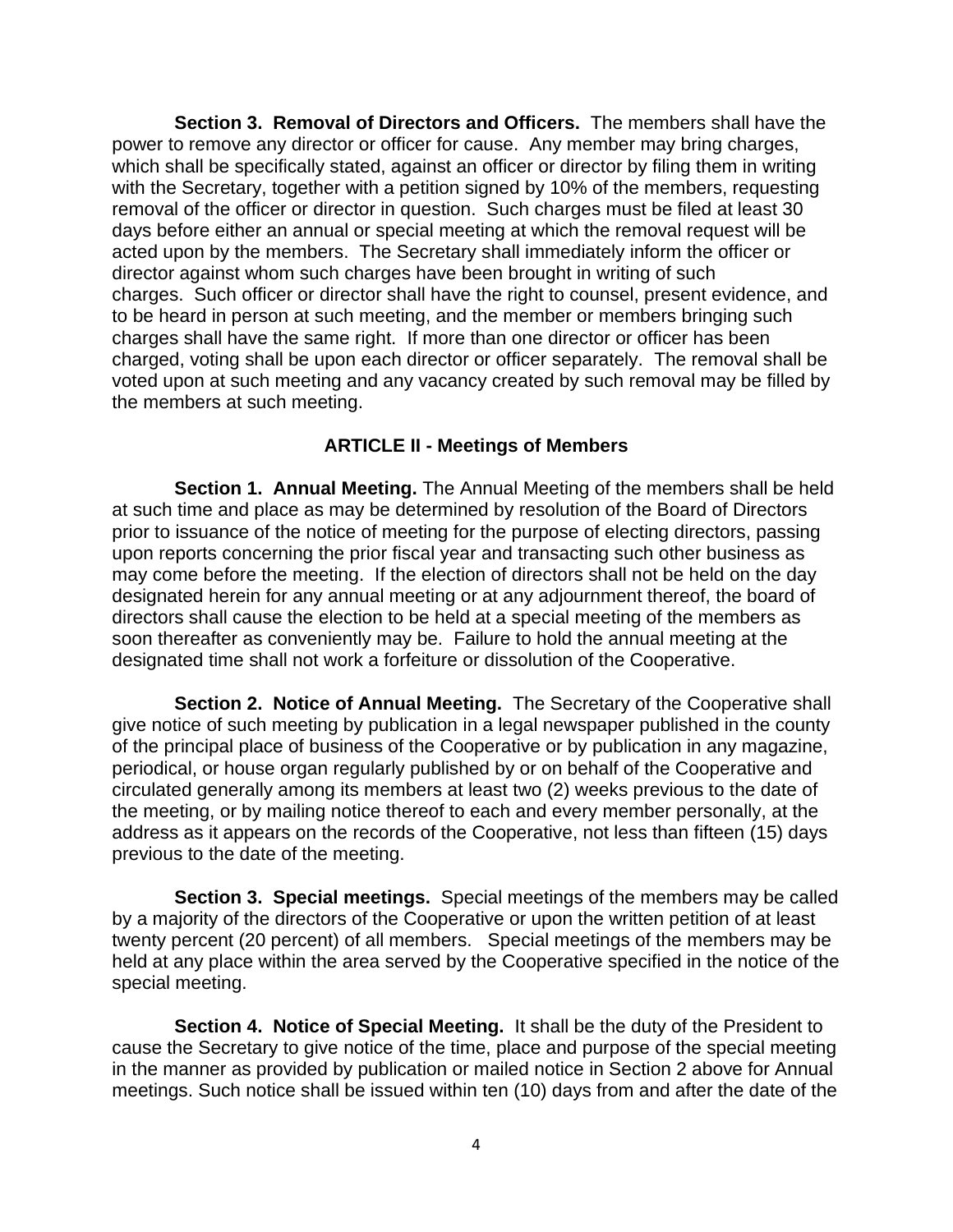presentation of such petition mentioned in Section 3 of Article II, and such special meeting shall be held within thirty (30) days from and after the date of the presentation of the petition. Upon the mailing of any notice of an annual or special meeting of the members of the Cooperative the Secretary of the Cooperative shall execute a certificate setting forth a correct copy of the notice and showing the date of the mailing thereof and that the same was mailed within the time and in the manner prescribed by law. The certificate shall be made a part of the record of the meeting. Failure of any members to receive any such notice shall not invalidate any action which may be taken by the members at any such annual or special meeting.

 **Section 5. Mail Votes.** Any member who is absent from any meeting of the members may vote by mail on the ballot herein prescribed upon any motion, resolution, amendment, or any other matter authorized by law which the Board of Directors may in its discretion submit to the members for vote by them. Such ballot may be in the form prescribed by the Board of Directors and shall contain the exact text of the proposed motion, resolution, amendment, or other matter to be acted upon at such meeting and the date of the meeting and space opposite the text of such motion, resolution, amendment, or other matter in which such member may indicate his or her affirmative or negative vote thereon. Such member shall express his or her vote by marking an "X" in the appropriate space upon such ballot. The member shall mail or deliver the ballot to the Cooperative, or to a place designated by the Cooperative, in a sealed plain envelope inside another envelope bearing the member's name. If the ballot is received by the Cooperative on or before the date of the meeting, the ballot shall be accepted and counted as the ballot of the absent member. The Cooperative shall notify members of the date by which any mail ballots must be received to be counted.

**Section 6. Quorum.** A quorum necessary for the transaction of business at any meeting of the members shall be at least fifty (50) members. In determining a quorum on a question submitted to a vote by mail, members present in person or represented by mail votes shall be counted. The quorum shall be established by a registration of the members present at such meeting. The registration shall be verified by the President and Secretary and shall be reported in the minutes of the meeting.

**Section 7. Voting.** Each member shall be entitled to one (1) vote and no more upon each matter submitted to a vote at a meeting of the members. At all meetings of the members at which a quorum is present all questions shall be decided by a vote of a majority of the members voting thereon at such meeting in person or by mail, except as otherwise provided by law, the Articles of Incorporation of the Cooperative or these Bylaws. Joint members shall be entitled to one (1) vote and no more upon each matter submitted to a vote at a meeting of the members.

 Whenever a vote of members of the Cooperative is required or provided for on any matter, the spouse of the member may vote on behalf of the member, unless the member has indicated otherwise in writing to the Cooperative, but there shall be only one such vote per membership.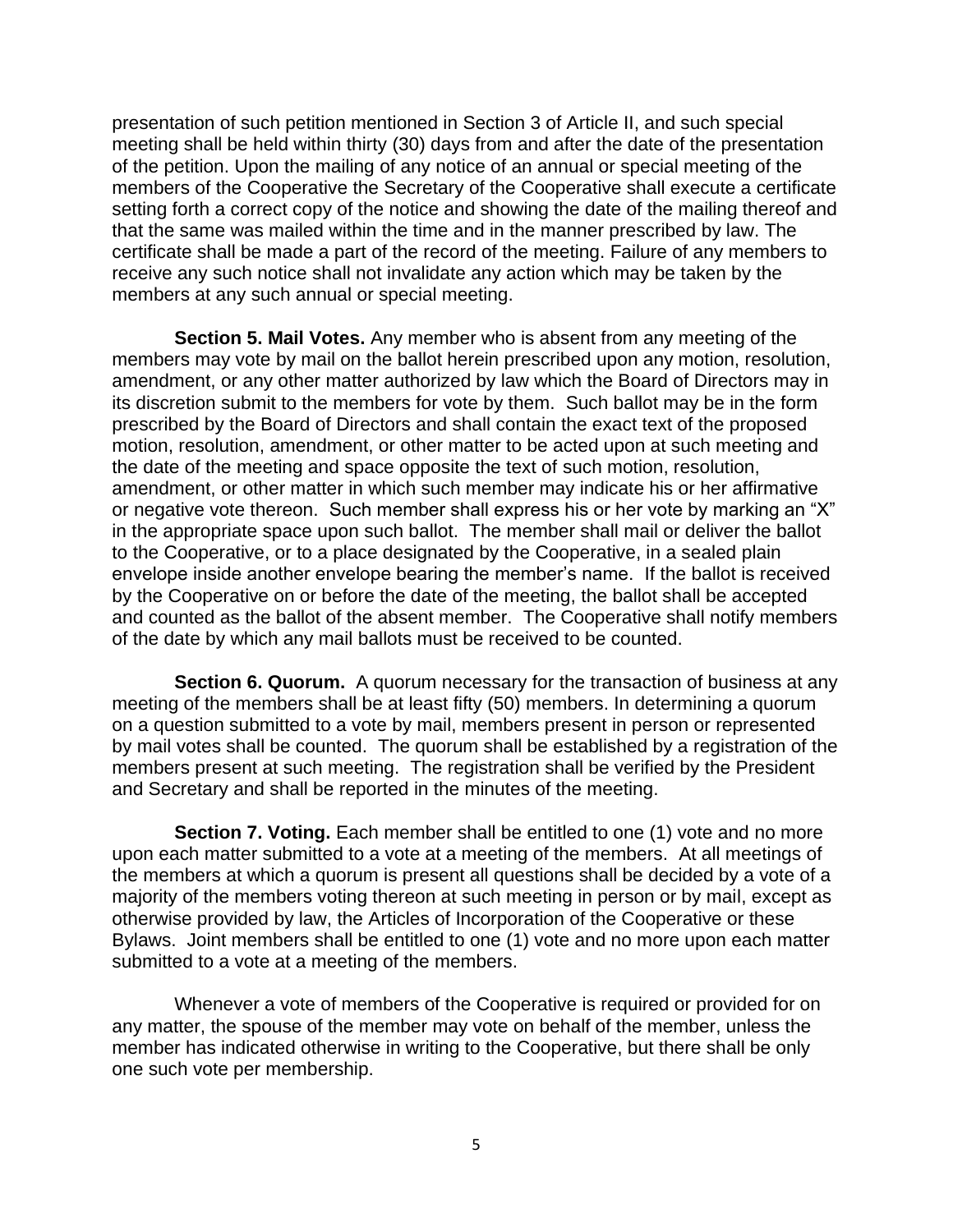**Section 8. Unopposed Candidates Elected by Acclamation.** In the event there is only one candidate duly nominated for election to a director position for a district, the single candidate nominated for such district shall be deemed elected by acclamation as an unopposed candidate, and no member voting shall be required for such uncontested director position. The official notice of the annual meeting of members shall state the name of any candidate elected by acclamation, and the individual presiding at the annual meeting will announce that the uncontested candidate was elected by acclamation, and that no vote was required. Each elected director shall take office as of the end of such annual meeting.

#### **ARTICLE III - Directors**

 **Section 1. General Powers.** The business and affairs of the Cooperative shall be managed by a board of seven (7) directors, which shall exercise all of the powers of the Cooperative except such as are by law or by the Articles of Incorporation of the Cooperative or by these Bylaws conferred upon or reserved to the members.

 **Section 2. Qualifications and Tenure.** No member shall be eligible to become or remain a director of the Cooperative who is not taking delivery of electric energy from the Cooperative and a member of the district for which they were nominated or elected, or who is employed by or financially interested in a business which is in competition with the Cooperative or an affiliated business of the Cooperative or sells its products or services to the Cooperative or an affiliated business of the Cooperative.

 For elections of Directors, the members shall be divided into seven (7) districts, on the basis of the place where each member resides or if a member does not reside within the territory served by this Cooperative, then on the basis of the place where such member takes delivery of the most electric energy from this Cooperative. One, and only one, director shall be elected from each of the following districts:

District No. 1 shall be comprised of the City of Onamia and the following townships in Mille Lacs County: North Kathio No. 60, South Kathio No. 63, South Harbor No. 64, Onamia No. 67, Bradbury No. 68 and Dailey No. 69; and the following in Crow Wing County: Roosevelt No. 61.

District No. 2 shall be comprised of the following Townships in Crow Wing County: Rabbit Lake No. 35, Deerwood No. 38, Bay Lake No. 49, Nokay Lake No. 50.

District No. 3 shall be comprised of the City of Garrison and the following Townships in Aitkin County: Lakeside No. 54, Idun No. 58, Seavey No. 55; and the following in Mille Lacs County: Eastside No. 59; and the following in Crow Wing County: Garrison No. 52.

District No. 4 shall be comprised of the City of McGregor and the following Townships in Aitkin County: Jevne No. 28, McGregor No. 29, Spalding No. 30, Davidson No. 31,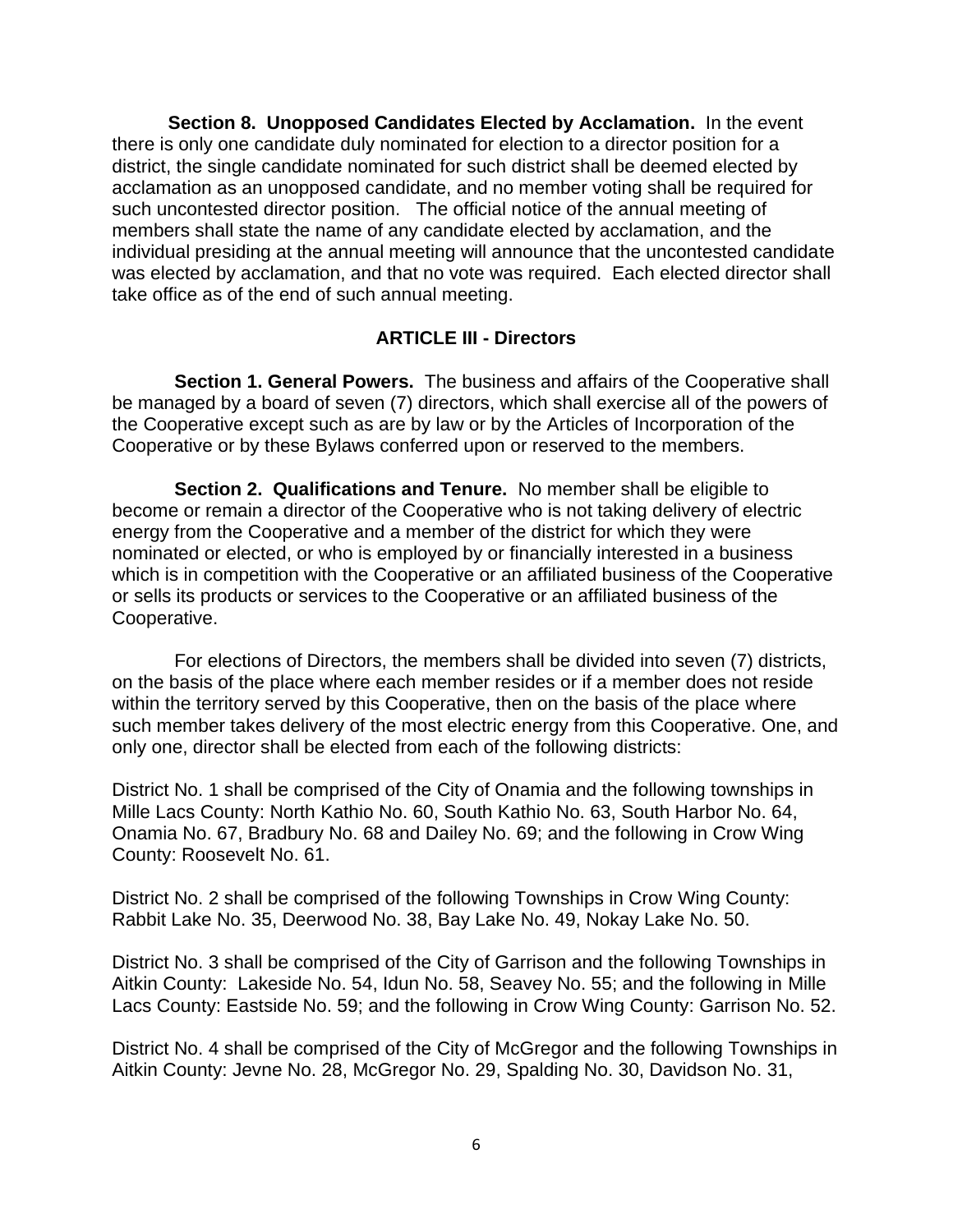Kimberly No. 32, Spencer No. 33, Aitkin No. 34, Lee No. 42, Rice River No. 43 and Workman No. 17.

District No. 5 shall be comprised of the following Townships in Aitkin County: Nordland No. 40, Glen No. 41, Jewett No. 45, Malmo No. 46.

District No. 6 shall be comprised of the City of Palisade and the following Townships in Aitkin County: Verdon No. 7, Unorganized T51-R25 No. 8, White Elk No. 11, Bain No.12, Hebron No. 13, Libby No. 14, Logan No. 18, Waukenabo No. 19, Esquagamah No. 20, Unorganized T48-R27 No. 25, Morrison No. 26 and Fleming No. 27 and the following in Crow Wing County: Ross Lake No. 21, Fairfield No. 22, Dean Lake No. 24.

District No. 7 shall be comprised of the following Townships in Aitkin County: Farm Island No. 39, Wealthwood No. 47, Hazelton No. 48.

 No director shall serve more than seven (7) consecutive 3-year terms after January 1, 1992.

 **Section 3. Open Filing.** It shall be the duty of the Cooperative to solicit and promote not less than sixty (60) days nor more than one hundred thirty-five (135) days before the date of a meeting of the members at which directors are to be elected, open filing for Director candidates for each annual election. The Cooperative shall use every reasonable effort to assure that there are at least two (2) candidates to stand for election from each district for which a director is to be elected. The Cooperative shall prepare and post at the principal office before the meeting a list of the Director candidates; such list shall also be mailed to each member through the medium of the Cooperative Newsletter. A sample ballot marked "Sample Ballot for Directors" containing the names of all the Director candidates so posted, alphabetically arranged by district, and shall be mailed with the notice of meeting. The Secretary shall also mail with the notice of meeting a statement of the number of directors to be elected. The members may, at any meeting at which a director or directors shall be removed, as hereinbefore provided, elect a successor or successors thereto without compliance with the foregoing provisions with respect to open filing of Director candidates. No member may be elected to a Director position except in the manner provided in this subsection. No write-in ballots shall be accepted. Failure to comply with any provisions of this Section shall not affect the validity of any election.

 **Section 4. Elections.** Directors shall be elected at the annual meeting by those members who are present in person at the annual meeting or by mail vote in accordance with the procedures set forth in Article II, Section 5 and written policy of the Cooperative. Election of Directors may also be done by electronic means if the Cooperative is able to authenticate that it is the cooperative member who is casting the vote. No election of directors by electronic vote shall be permitted unless the ballot states that voting by electronic means is authorized and notice of voting by electronic means also is given to the members not less than 14 days in advance of the annual meeting by written notice and posting in the principal office of the Cooperative. The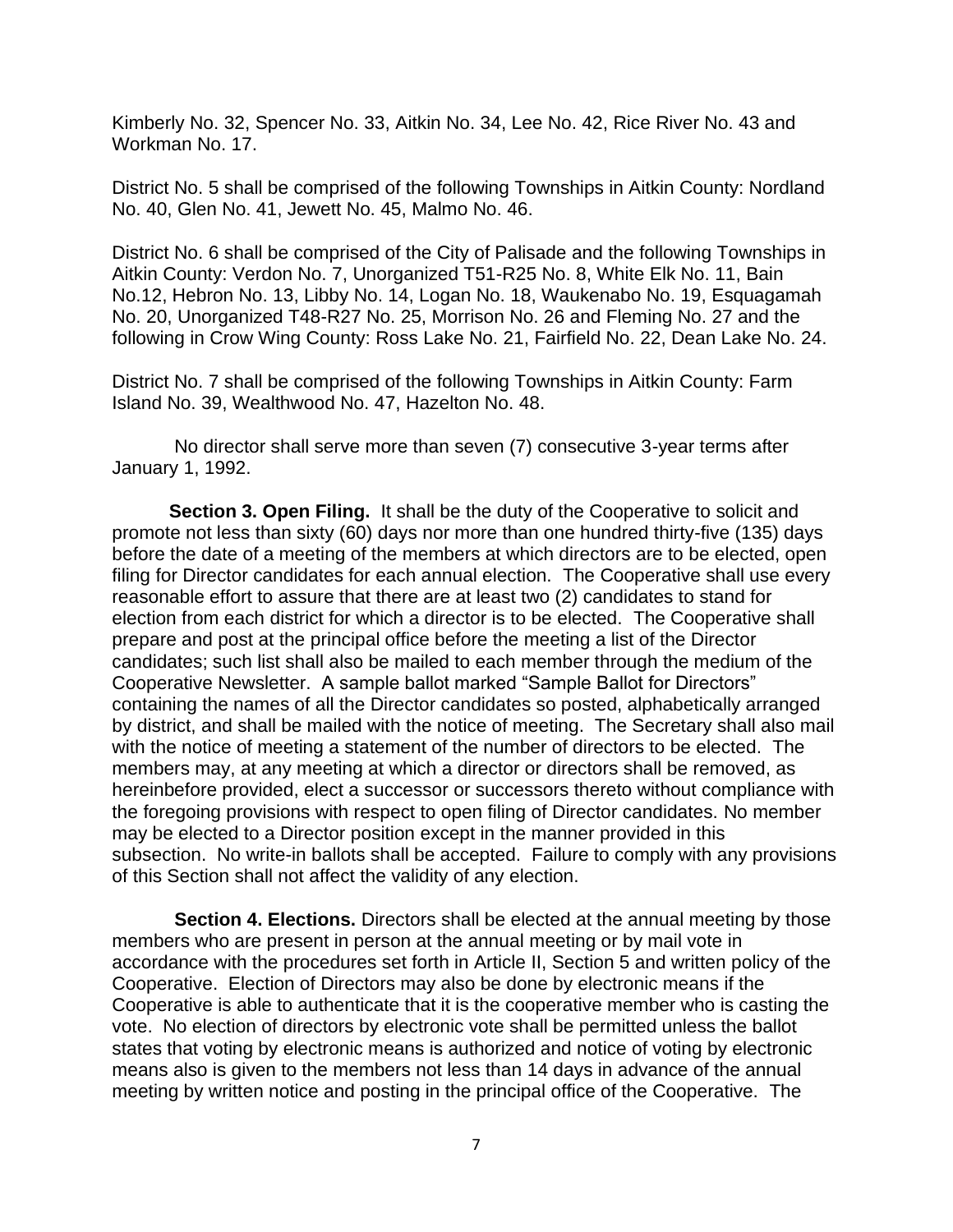candidate who receives more votes than any other candidate residing in the same district shall thereby be elected for that district. In case of a tie vote, the winner shall be determined by a flip of a coin, in which case the Chairman of the meeting at which Directors are being elected shall name a person who will toss the coin. The calling of heads or tails shall be in alphabetical order by the candidates. If more than two are tied, the process of elimination shall be in alphabetical order.

 **Section 5. Vacancies.** Each vacancy occurring on the Board of Directors other than by the removal of a director by the members or by the expiration of a term, may be filled until the next annual meeting of the members by a vote of the remaining directors. In the event that a director becomes totally incapacitated, which shall be determined to a reasonable medical certainty, the remaining directors may declare that a vacancy exists and appoint a director who shall serve until the next annual meeting or until a successor has been elected and qualified. If a director is absent without cause from three scheduled board meetings within any one-year period, the remaining directors may declare that a vacancy exists and appoint a director who shall serve until the next annual meeting or until a successor has been elected and qualified.

 **Section 6. Regular Meetings.** A regular meeting of the Board of Directors may be held without notice other than this bylaw, immediately after and at the same place as the annual meeting of the members. A regular meeting of the board of directors may also be held monthly at such time and place as the Board of Directors may provide by resolution. Such regular monthly meetings may be held without notice other than such resolution fixing the time and place thereof.

 Special meetings may be called by the President or a majority of the directors. All meetings shall be held on such notice, if any, as the board may prescribe; but any business may be transacted at any meeting without mention of such business in the notice, if any, of the meeting. Such special meetings may be held by conference call or other electronic means with any action taken ratified at the following regular board meeting.

 **Section 7. Quorum.** A quorum shall consist of a majority of the directors. A majority vote of the directors present shall decide all questions except where a greater vote is expressly required by law or these Bylaws. If less than a majority of the directors are present at a meeting, a majority of the directors present may adjourn the meeting from time to time without further notice.

 **Section 8. Compensation.** Directors as such shall not receive any salary for their services, but by resolution of the Board of Directors may receive reasonable compensation for services to the Cooperative.

 **Section 9. Bonds.** The Board of Directors shall require each officer, agent and employee having control or custody of any of this Cooperative's funds or property to furnish a surety bond satisfactory to said board and the cost thereof shall be paid by this Cooperative.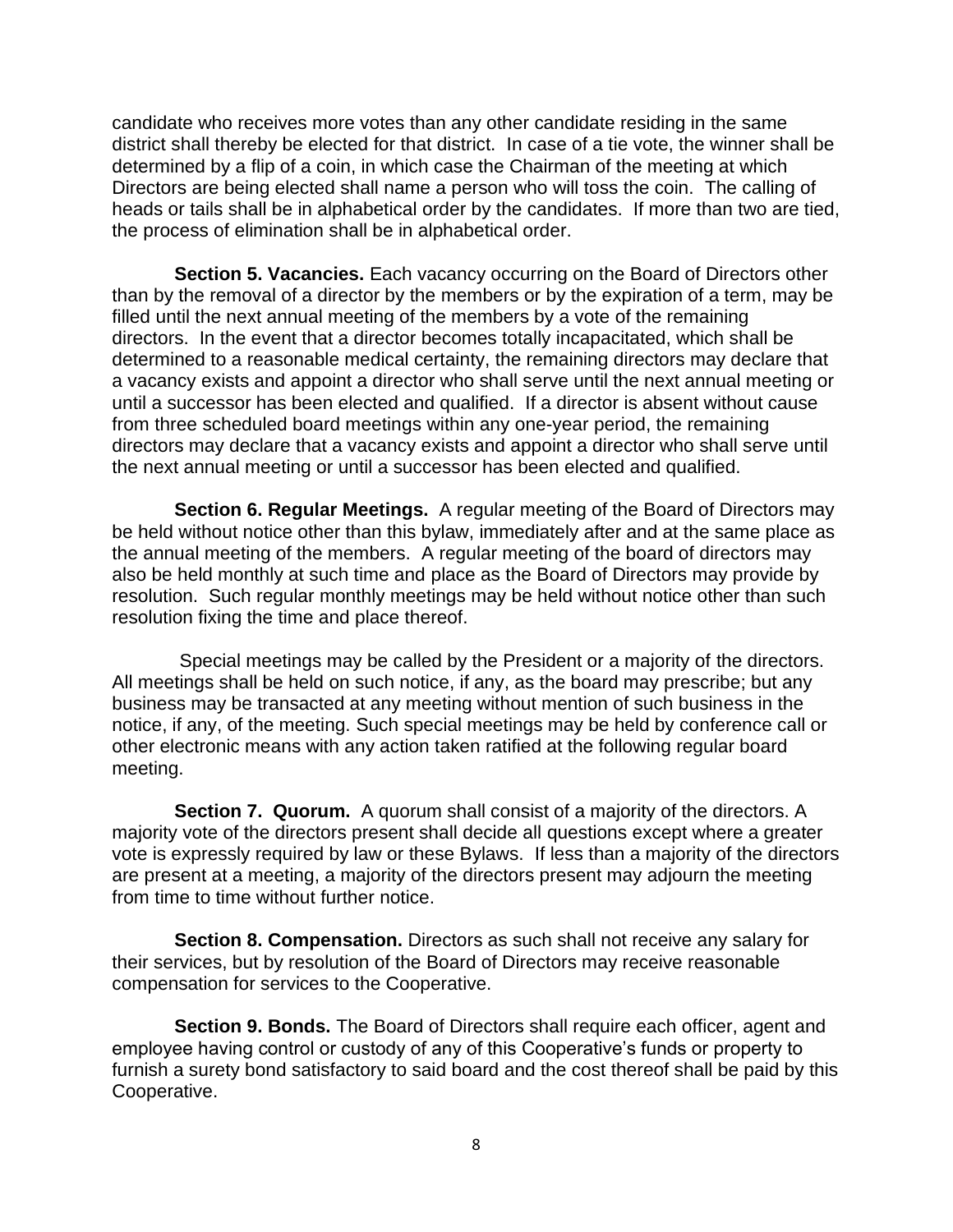**Section 10. Audit and Report.** The Board of Directors shall have the books of this Cooperative audited by a certified public accountant at least once each fiscal year and the report of such audit shall be made at the next annual meeting of the members.

 **Section 11. Borrowing.** The Board of Directors shall have power, which may be exercised only by a vote of a majority of all the directors, to authorize and approve the borrowing of money and the pledging and mortgaging of any or all of the assets of this Cooperative as security for the sums so borrowed.

 **Section 12. Corporate Seal.** The Board of Directors may adopt, alter or abandon the use of a corporate seal.

 **Section 13. Executive Committee.** The Board of Directors may appoint an Executive Committee of not less than three (3) directors, one of whom shall be the President. Such committee shall not have any authority either (I) to fill any vacancy either in any elective office or in its own membership or in the Board of Directors, or (II) to employ or discharge any CEO for this Cooperative, or (III) to call any meeting of the members, or (IV) to meet or otherwise to act at any time when either the Board of Directors or the members are holding a meeting, or (V) to do anything which is required by law to be done only by the Board of Directors and which said board cannot lawfully delegate to such a committee; but said committee shall have such other powers and duties as the Board of Directors may delegate to or require of it.

# **ARTICLE IV - Officers**

 **Section 1. Election of Officers.** Promptly following each annual meeting of the members of this Cooperative, or as soon thereafter as conveniently may be, the Board of Directors shall elect from among the directors a President and a Vice President, and shall at the same time elect a Secretary and a Treasurer who may, but need not, be directors. The offices of Secretary and Treasurer may be held by the same person and, when so held, may be termed Secretary/Treasurer. The Board of Directors may appoint such additional officers with such titles, powers, and duties, and for such terms, as said board may determine.

**Section 2. Removal.** Any officer or agent elected or appointed by the Board of Directors may be removed by the Board of Directors whenever in its judgment the best interests of the Cooperative will be served thereby.

 **Section 3. Vacancies.** Except as otherwise provided in these Bylaws, a vacancy in any office may be filled by the Board of Directors for the unexpired portion of the term.

#### **Section 4. The President shall:**

(a) Preside over all meetings of the members and of the Board of Directors and of the Executive Committee; and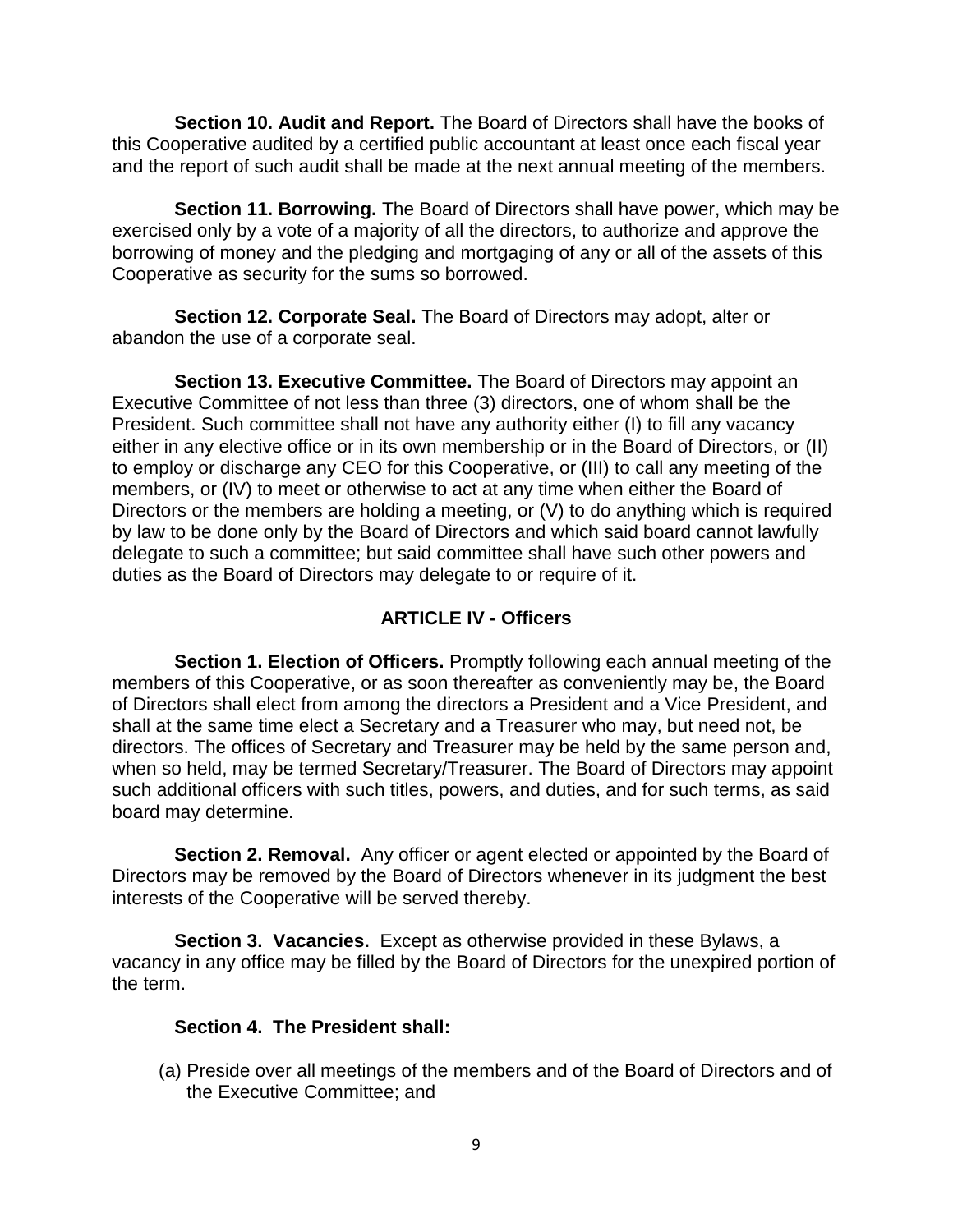(b) Have all authority ordinarily held by the President of a corporation, but shall not be obligated either to devote full time to the business of this Cooperative or to actively supervise all of its ordinary business.

**Section 5. The Vice President**, in the absence or disability of the President, shall perform the duties of the President.

# **Section 6. The Secretary shall:**

- (a) Take or supervise the taking of complete minutes of all meetings of the members and of the Board of Directors and of the Executive Committee, and
- (b) Submit to the annual meeting of the members a report covering the business of this Cooperative for the previous fiscal year and showing the condition of this Cooperative at the close of said fiscal year; and
- (c) Give, or cause to be given, all notices as required by law or these Bylaws; and
- (d) Perform such additional duties as may be required of him or her by the Board of Directors.
- (e) Upon the request of the Secretary, the Board of Directors shall authorize the Secretary to delegate any or all of these duties to responsible employees of the Cooperative.

# **Section 7. The Treasurer shall:**

- (a) Supervise the safekeeping of all funds and property of this Cooperative; and
- (b) Supervise the keeping of complete books and records of all financial transactions of this Cooperative; and
- (c) Perform such additional duties as may be required of him or her by the Board of Directors.
- (d) Upon the request of the Treasurer, the Board of Directors shall authorize the Treasurer to delegate any or all of these duties to responsible employees of the Cooperative.

 **Section 8. CEO (Chief Executive Officer).** The Board of Directors shall employ a CEO, who may be but who shall not be required to be a member of the Cooperative and fix his or her compensation and all other terms of his or her employment. The CEO shall actively supervise all of the ordinary business of this Cooperative and shall employ and discharge all other employees of this Cooperative and shall perform such additional duties and shall have such additional powers as the Board of Directors may require or may delegate to him or her.

# **ARTICLE V - Distribution of Earnings**

 **Section 1. Members, Patrons and Non-Patrons.** The Cooperative shall at all times be operated on a Cooperative non-profit basis for the mutual benefit of its members and patrons. For purposes of this Article V: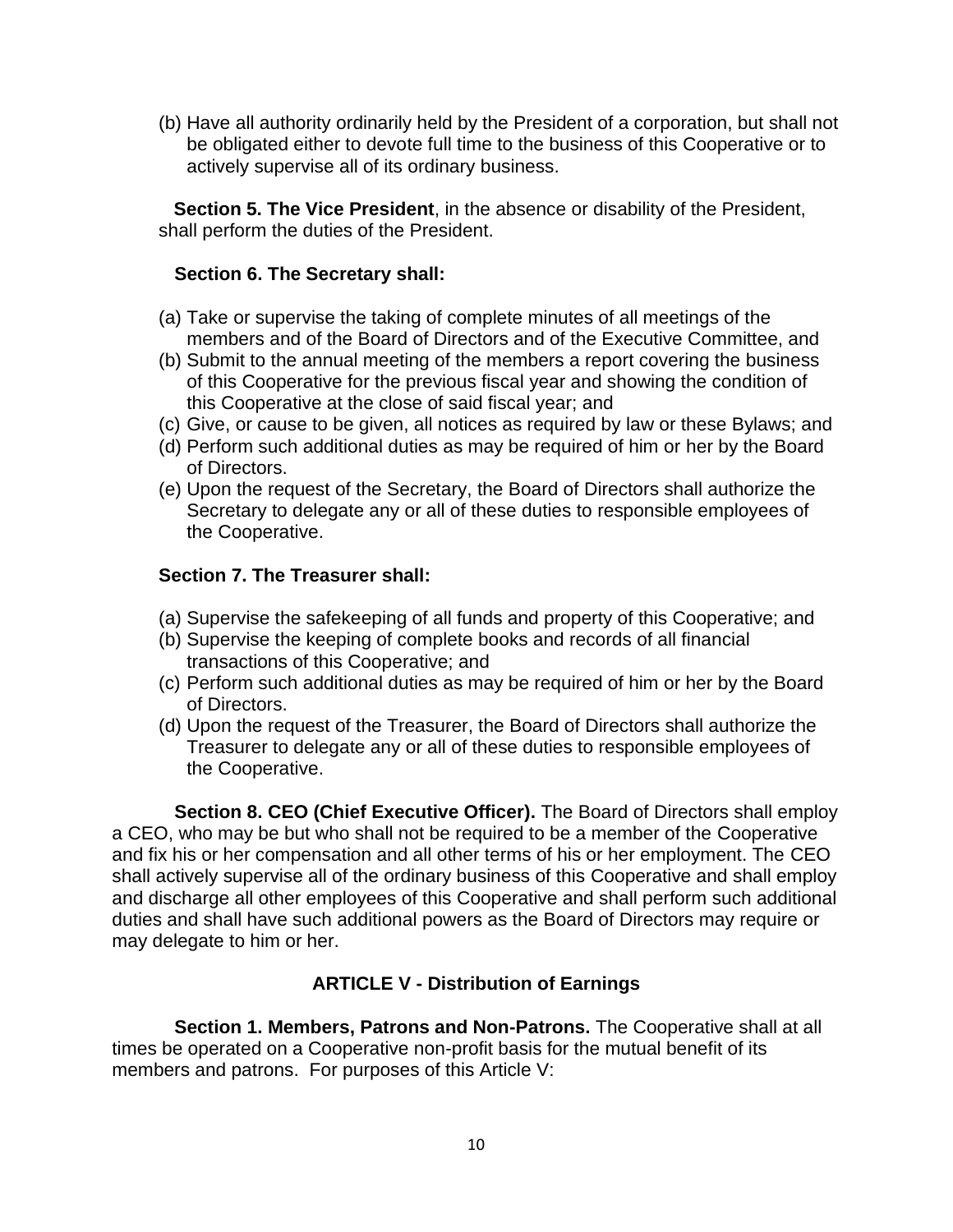- Member A customer which has agreed to the terms of membership specified by the Cooperative, is entitled to one vote, is entitled to the return of the excess paid over the cost of service (i.e. capital credits), and has a vested interest in the net savings of the organization. Bylaws of the Cooperative, or state law, define who may become a member.
- Patron A customer that is entitled to the return of the excess paid over the cost of service (i.e., capital credits); a patron may be a member or a nonmember.

Non-Patron A nonmember customer not entitled to capital credits.

 **Section 2. Capital Credits in Connection with Delivery and Sale of Electric Energy.** In the delivery and sale of electric energy, the Cooperative's operations shall be so conducted that all members and patrons will, through their patronage, furnish capital for the Cooperative. In order to induce patronage and to assure that the Cooperative will operate on a non-profit basis, the Cooperative is obligated to account on a patronage basis to all its members and patrons for all amounts received and receivable from the delivery and sale of electric energy in excess of operating costs and expenses properly chargeable against the delivery and sale of electric energy. All such amounts in excess of operating costs and expenses at the moment of receipt by the Cooperative are received with the understanding that they are furnished by the members and patrons as capital. The member and patron is fully vested in these amounts. The Cooperative is obligated to allocate to a capital account for each member and patron all such amounts in excess of operating costs and expenses. The books and records of the Cooperative shall be set up and kept in such a manner that, at the end of each fiscal year, the amount of capital, if any, so furnished by each member and patron is clearly reflected and allocated in an appropriate record to the capital account of each member and patron. All such amounts allocated to the capital account of any member and patron shall have the same status as though they had been paid to the member and patron in cash in pursuance of a legal obligation to do so, and the member and patron had then furnished the Cooperative corresponding amounts for capital.

 All other amounts received by the Cooperative from its operations in excess of cost and expenses shall, insofar as permitted by law, be

- (a) used to offset any losses incurred during the current or any prior fiscal year and
- (b) to the extent not needed for that purpose, allocated to its members and patrons

**Section 3. Non-Operating Income.** All amounts received by the Cooperative from its other activities including, but not limited to, investments, rentals and other incidental services, in excess of costs and expenses properly chargeable against such activities shall, insofar as permitted by law, be (1) used to offset any losses incurred during the current or any prior fiscal year and (2) to the extent not needed for that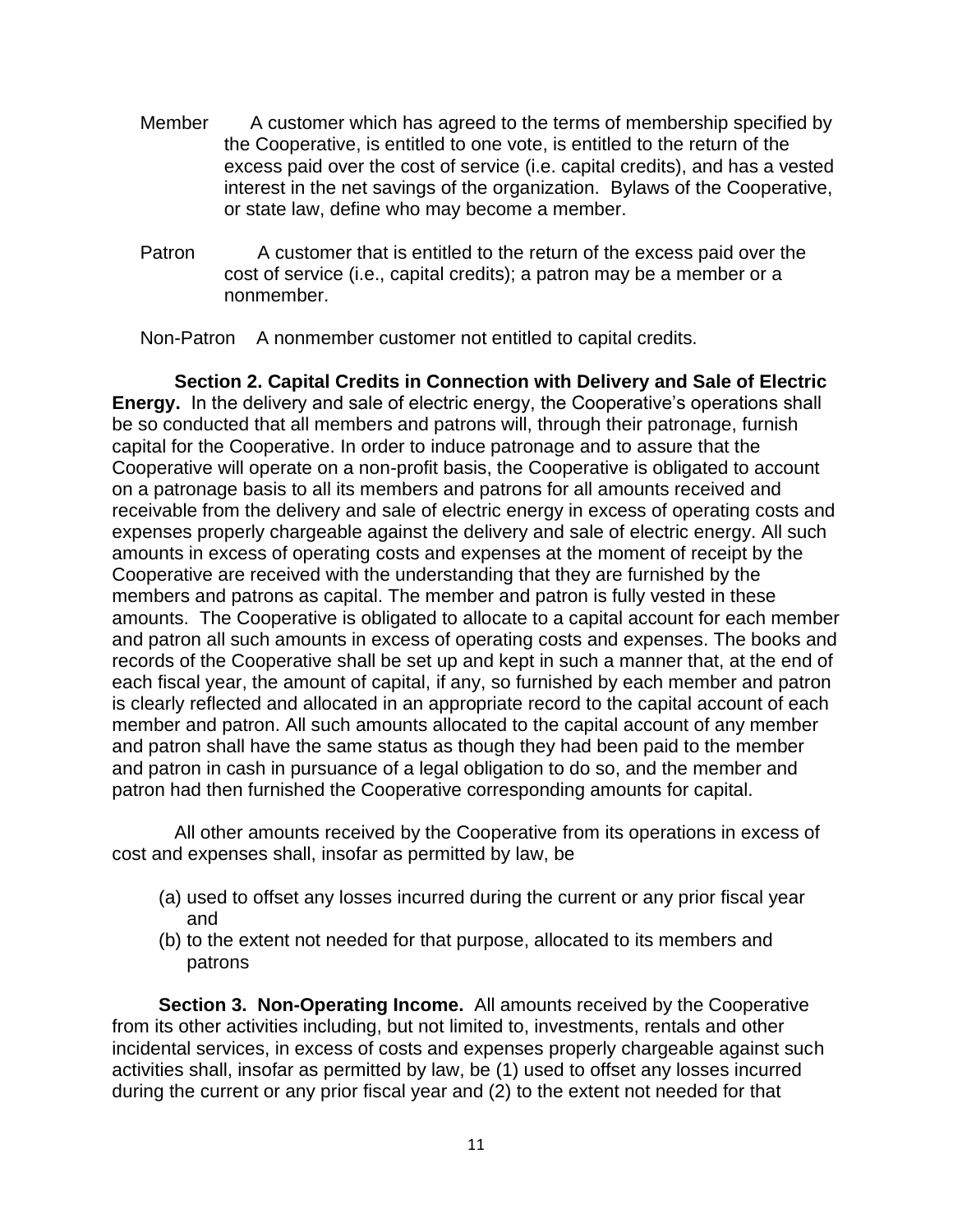purpose, retained or allocated, at the Board's discretion, among the classes of business for which the receipts exceed the allocable costs and expenses, in proportion to the amounts of such margins, and to its Members on a patronage basis. Any amount so allocated shall be included as a part of the capital credited to the accounts of members, as provided for in section 2. above.

 **Section 4. Reserves.** The Cooperative may set aside such part of its net income as its Board of Directors deems advisable for the purpose of creating or maintaining a capital reserve. In addition to such capital reserve, the directors of the Cooperative may set aside a sum not to exceed five percent (5%) of the annual net income of the Cooperative which shall be used for the purposes of promoting and encouraging Cooperative organization, and may establish and accumulate reserves for new buildings, machinery, and equipment, depreciation, losses and other proper purposes.

 **Section 5. Dissolution or Liquidation.** In the event of dissolution or liquidation of the Cooperative after all outstanding indebtedness of the Cooperative shall have been paid, outstanding capital credits shall be retired without priority on a pro rata basis before any payments are made on account of property rights of members and former members. If, at any time prior to dissolution or liquidation, the Board of Directors shall determine that the financial condition of the Cooperative will not be impaired thereby, the capital credited to members' accounts may be retired in full or in part.

 **Section 6. Retirement of Capital Credits.** The Board of Directors shall determine the method, basis, priority and order of retirement, if any, for all amounts heretofore and hereafter furnished as capital**.** Notwithstanding the provision regarding retirement of capital credits above, the Board of Directors may authorize the early retirement of capital credits at a discount from face value taking into account the Cooperative's cost of capital. The determination of the eligibility for such discount and the discount rate to be applied shall be exclusively at the discretion of the Board. All amounts retained by the Cooperative resulting from the discounting procedure shall be classified as permanent reserve in the name of the Member/patron or former Member/patron to be redeemed only upon the dissolution or liquidation of the organization.

 In no event, however, shall any capital be retired contrary to the provisions of any unsatisfied mortgage executed by the Cooperative.

 **Section 7.** Agreement to First Lien on Member/Patron's Capital. The Cooperative, before the transfer in full or in part of the retirement of any capital credit to any Member's/patron's account, may deduct therefrom any amount owing by such Member/patron to the Cooperative, together with interest thereon at the organization's costs of equity capital. By becoming Members/patrons of the Cooperative, all Members/patrons are deemed to have granted a first lien on all capital credits or patronage refunds held for the Member/patron by the Cooperative to secure the payment of all indebtedness of the Member/patron to the Cooperative. This first lien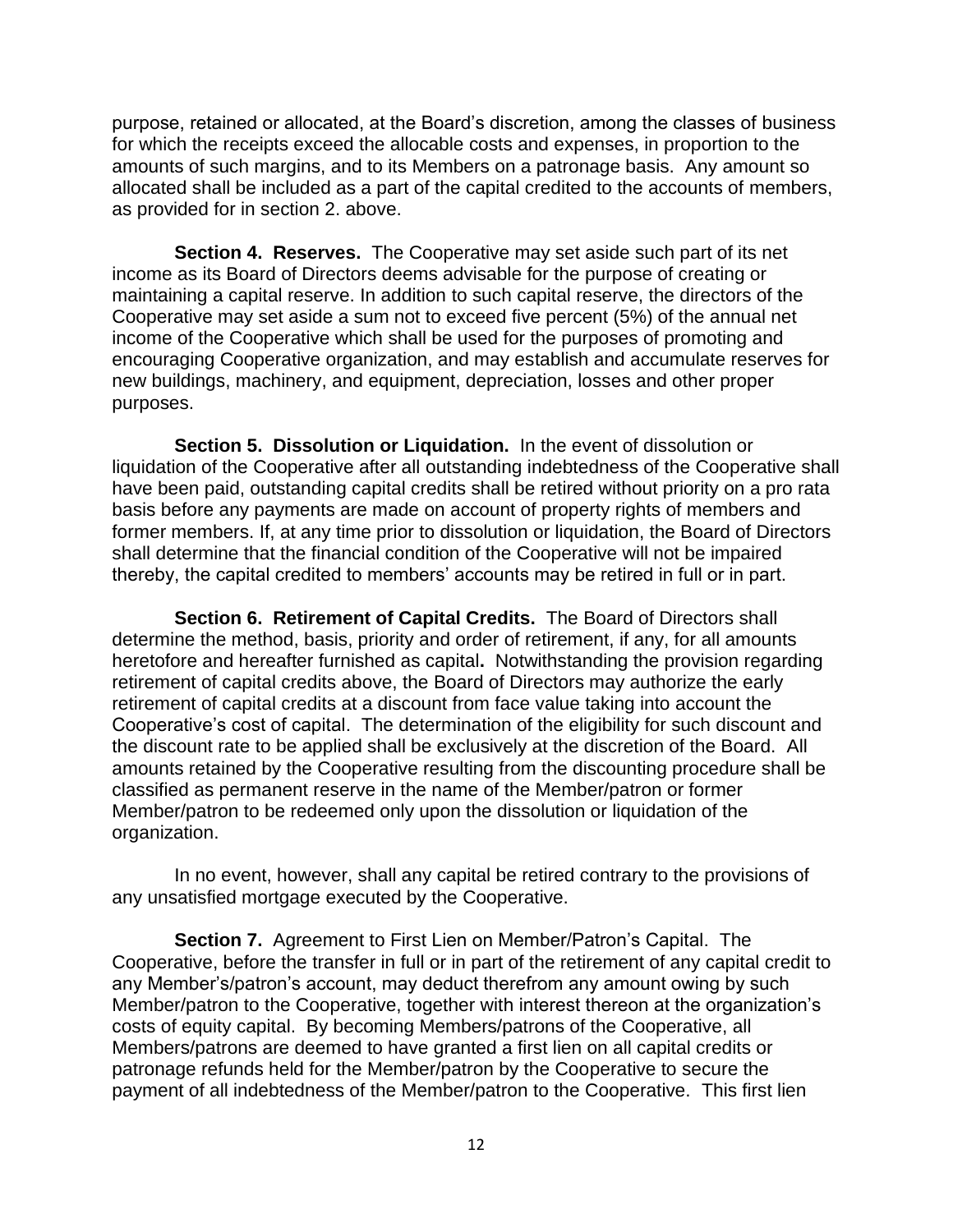may be perfected by possession of the collateral under the Uniform Commercial Code or through the filing of a Financing Statement with the office of the Secretary of State. The Articles of Incorporation, bylaws, tariffs, rules and regulations and policies of the Cooperative shall constitute a security agreement under the Uniform Commercial Code.

#### **ARTICLE VI – Arbitration**

Any and all disputes or claims or controversies arising from or related in any way to the Cooperative's provision of electricity or other services or in its furnishing of any goods or in its conduct of its operations, other than disputes or claims relating to the payment for electrical energy and/or other services provided by the Cooperative, that are not resolved by agreement of the parties shall, at the request of any party, be resolved by binding arbitration by a single, impartial arbitrator. Arbitration shall take place in Aitkin, Minnesota, or as close to this location as possible. The selection of the arbitrator and all arbitration rules and procedures shall be determined pursuant to Minnesota Statues Chapter 572B and pursuant to the written procedures to be established from time to time by the Board of Directors. The determination of any dispute in arbitration shall be governed by the laws of the State of Minnesota, including, but not limited to, the Frye-Mack standard, and not the Daubert standard, with respect to expert testimony.

Based on the membership enacting this binding arbitration provision as a means of dispute resolution, each member of the Cooperative, by virtue of membership, agrees to arbitrate any and all claims or controversies according to the Bylaw and the regulations and policies prescribed by the Board of Directors, and further agrees to abide by and perform under all such policies and all such rules of arbitration, and to abide by and perform any awards made hereunder. This agreement to arbitrate disputes shall survive any withdrawal from or termination of a member's membership in the Cooperative.

# **ARTICLE VII - Disposition of Property**

 The Cooperative may not sell, mortgage, lease or otherwise dispose or encumber all or any substantial portion of its property unless such sale, mortgage, lease or other disposition or encumbrance is authorized by an affirmative vote of two-thirds (2/3rds) of the total number of members with voting rights at a meeting duly called for that purpose; provided, however, that notwithstanding anything herein contained, the Board of Directors of the Cooperative, without authorization by the members thereof, shall have full power and authority to authorize the execution and delivery of a mortgage or mortgages or a deed or deeds of trust upon, or in the pledging or encumbering of, and any or all of the property, assets, rights, privileges, licenses, franchises and permits of the Cooperative, whether acquired or to be acquired, and wherever situated, as well as the revenues and income therefrom, all upon such terms and conditions as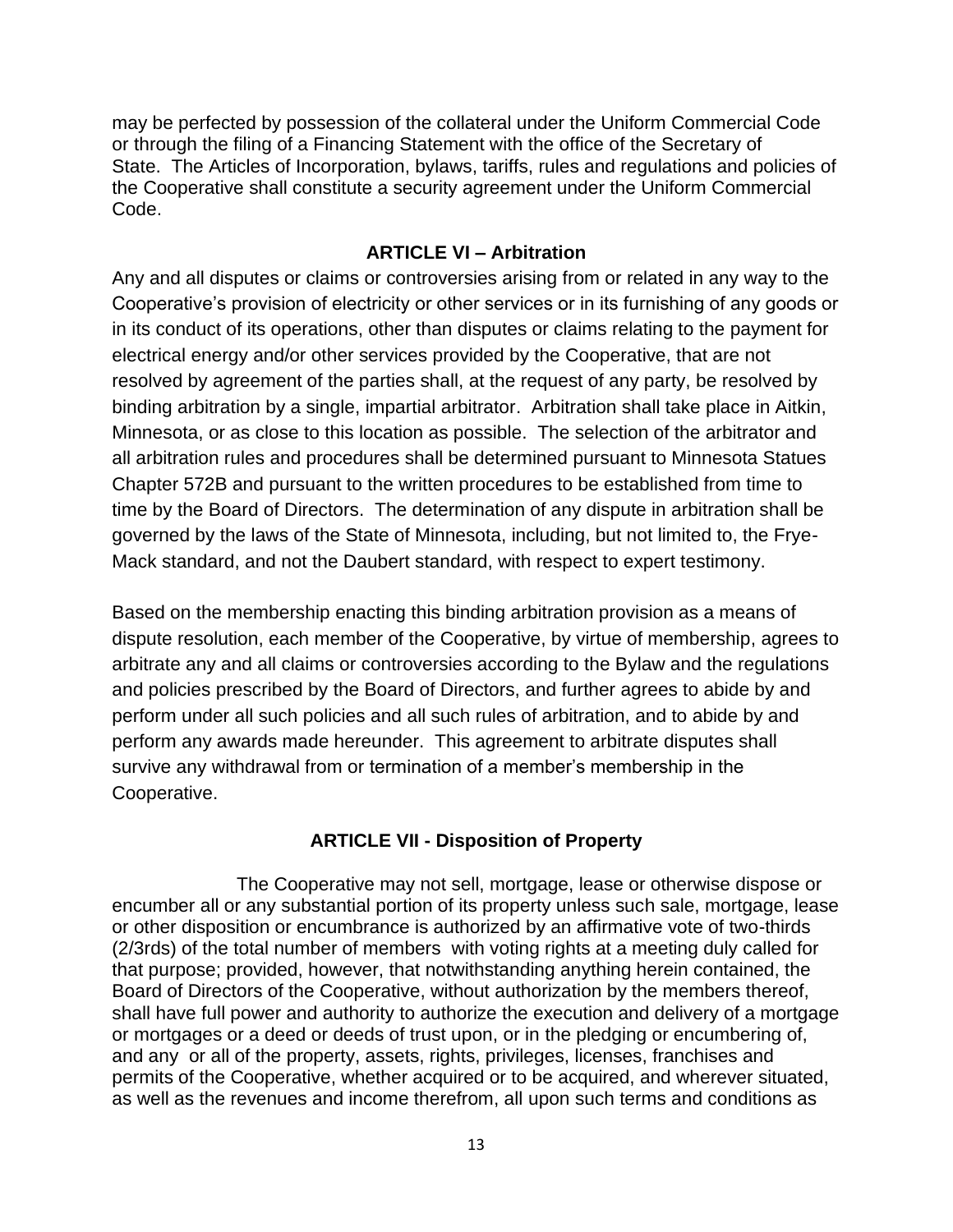the Board of Directors shall determine, to secure any indebtedness of the Cooperative to the United States of America, or any instrumentality or agency thereof, the National Rural Utilities Cooperative Finance Corporation, or any other lender.

# **ARTICLE VIII - Miscellaneous**

 **Section 1. Waiver of Notice.** Any member or board member may waive in writing any notice of a meeting required to be given by these Bylaws. The attendance of a member or board member at any meeting shall constitute a waiver of notice of such meeting by such member or board member, except in case a member or board member shall attend a meeting for the express purpose of objecting to the transaction of any business on the ground that the meeting has not been lawfully called or convened.

 **Section 2. Policies, Rules and Regulations.** The board shall have power to make and adopt such policies, rules and regulations, not inconsistent with law, the Articles of Incorporation or these Bylaws, as it may deem advisable for management, administration and regulation of the business and affairs of the Cooperative.

 **Section 3. Area Coverage.** The Board of Directors shall make diligent effort to see that electric service is extended to all unserved persons within the Cooperative service area who.

 (a) desire such service and meet all reasonable requirements established by the Cooperative as a condition of such service.

 **Section 4. Cooperative Newsletter and Subscriptions.** The Board of Directors shall, and hereby are given the authority to, publish, print and distribute a newsletter, giving information concerning the operation of the Cooperative. Further, the Board of Directors shall be authorized, on behalf of and for circulation to the members periodically, to subscribe to such other newsletters or publication which, in the opinion of the Board of Directors, would be useful for the purpose of disseminating information devoted to the economical, effective and conservative use of electric energy.

 **Section 5. Member Contract.** The members of the Cooperative, by dealing with the Cooperative acknowledge that the terms and provisions of the Articles of Incorporation and Bylaws shall constitute and be a contract between the Cooperative and each member, and the Cooperative and the members are bound by such contract, as fully as though each member had individually signed a separate instrument containing such terms and provisions. The provisions of this Article of the Bylaws shall be called to the attention of each member of the Cooperative by posting in a conspicuous place in the Cooperative's office.

 **Section 6. Property Interest of Members.** Members shall have no individual or separate interest in the property or assets of the Cooperative except, upon dissolution, after (1) all debts and liabilities of the Cooperative shall have been paid, and (2) all capital furnished through patronage shall have been returned. Any remaining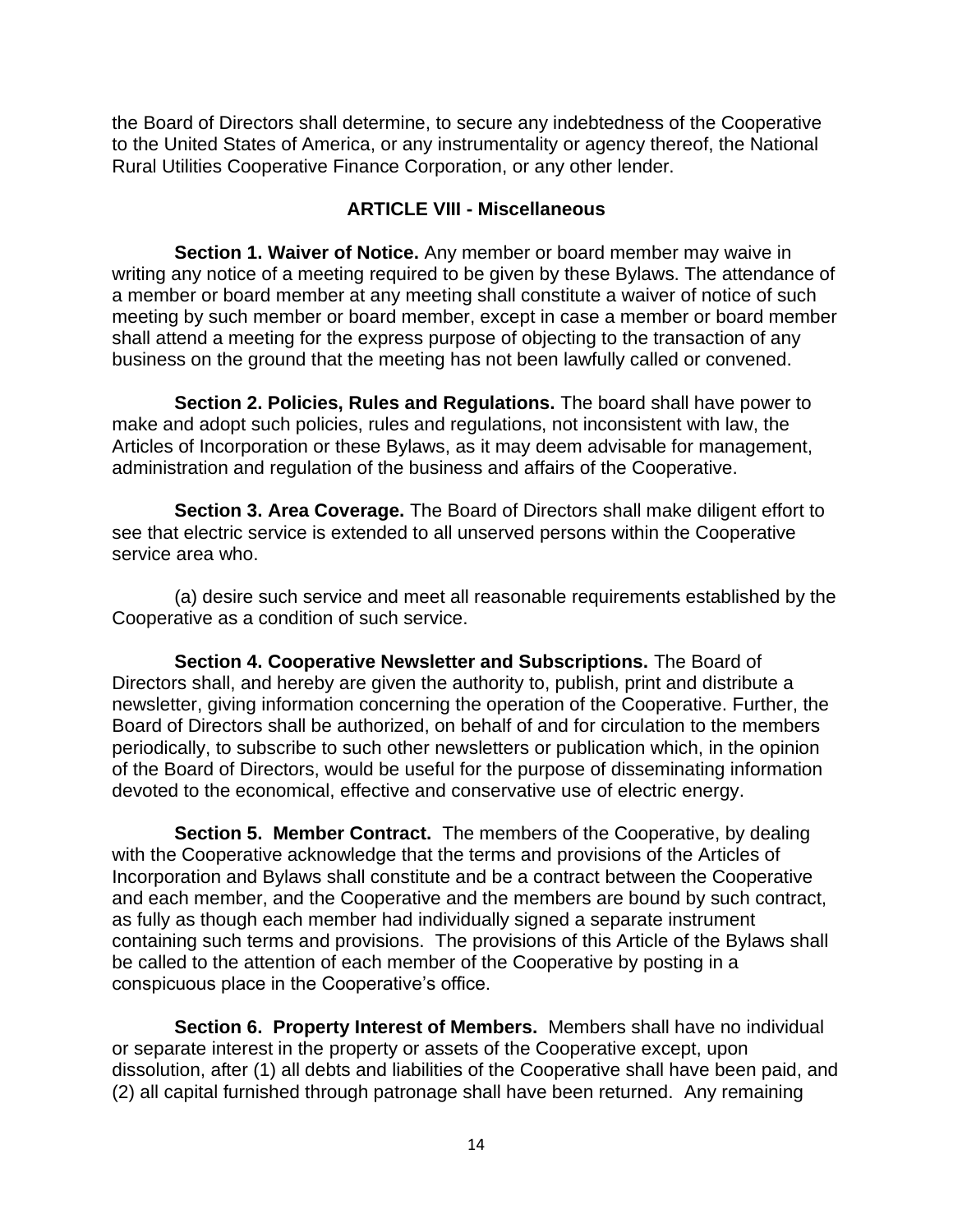property and assets of the Cooperative shall be distributed among the Members and former Members in the proportion which the aggregate contributed patronage capital of each bears to the total contributed patronage capital of all Members and former Members.

**Section 7. Electronic Documents and Actions.** If a Member or Director owns, controls, or has reasonable access to the applicable or necessary hardware and software, then, regardless of a contrary Bylaw, as determined by the Board, and as allowed by Law: 1) the Member or Director consents and agrees to: (A) use, accept, send, receive, and transmit an Electronic signature, contract, record, notice, vote, communication, comment, and other document regarding an action, transaction, business, meeting, or activity with, for, or involving the Cooperative ("Electronic Document"); (B) Electronically conduct an action, transaction, business, meeting, or activity with, for, or involving the Cooperative; and (C) Electronically give or confirm this consent and agreement; 2) an Electronic Document sent or transmitted to, or received or transmitted from, the Member or Director satisfies a requirement imposed by the Governing Documents that the underlying signature, contract, record, notice, vote, communication, comment, or other document be in writing; 3) Electronically sending or transmitting an Electronic Document to, or receiving or transmitting an Electronic Document from, the Member or Director satisfies a requirement imposed by the Governing Documents that the underlying signature, contract, record, notice, vote, communication, comment, or other document be sent or received personally or by mail; and 4) the Member or Director Electronically taking an action provided in these Bylaws satisfies a requirement imposed by the Governing Documents regarding the form or manner of taking the action. Except as otherwise provided in these Bylaws, an Electronic Document electronically sent or transmitted to a Member or Director or former Member at the Member or Director or former Member's last known Electronic address is considered sent, received, transmitted, and effective on the date sent by the Cooperative. An Electronic Document Electronically received or transmitted from a Member or Director or former Member is considered sent, received, transmitted, and effective on the date received by the Cooperative. As used in these Bylaws, subject to the context requiring otherwise, and as determined by the Board: 1) "Electronic" and "Electronically" mean relating to technology having electrical, digital, magnetic, wireless, optical, electromagnetic, or similar capabilities; 2) To sign an Electronic Document means, with present intent to authenticate or adopt the Electronic Document, to attach to, or logically associate with, the Electronic Document an Electronic sound, symbol, or process; and 3) Electronic transmission includes transmission through: (A) Electronic mail; (B) the Cooperative's website; or (C) a website or information processing system that the Cooperative has designated or uses to send, receive, or transmit Electronic Documents or Electronic information, or to Electronically conduct an action, transaction, business, meeting, or activity.